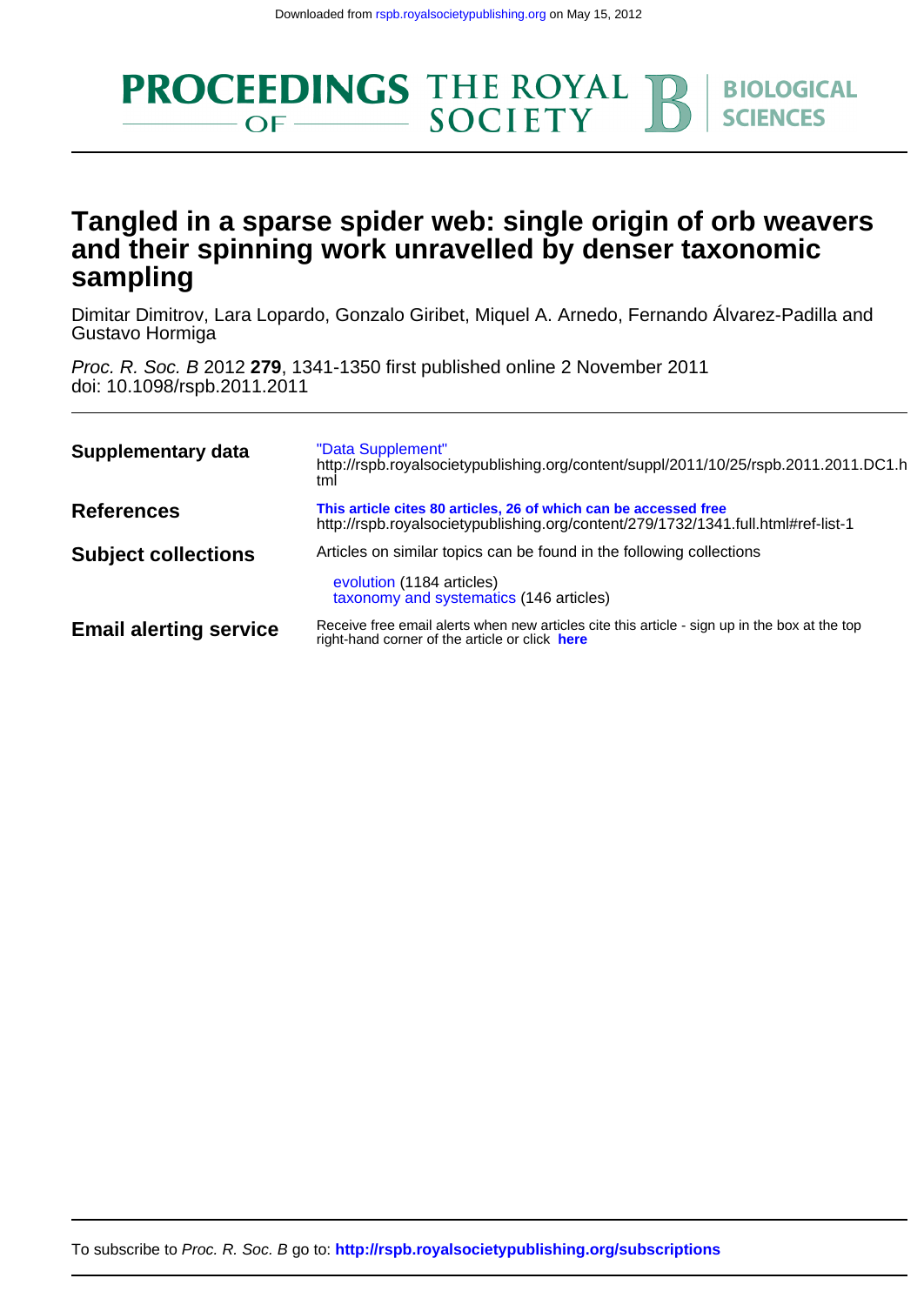

# Tangled in a sparse spider web: single origin of orb weavers and their spinning work unravelled by denser taxonomic sampling

Dimitar Dimitrov<sup>1,6,\*</sup>, Lara Lopardo<sup>2</sup>, Gonzalo Giribet<sup>3</sup>, Miquel A. Arnedo<sup>4</sup>, Fernando Álvarez-Padilla<sup>5</sup> and Gustavo Hormiga<sup>6</sup>

<sup>1</sup>Center for Macroecology, Evolution and Climate, Zoological Museum, University of Copenhagen,

Copenhagen, Denmark<br><sup>2</sup>Zoologisches Institut und Museum, Allgemeine und Systems

 $\frac{2}{2}Z$ oologisches Institut und Museum, Allgemeine und Systematische Zoologie, Greifswald, Germany<br>3 Depertment of Organismie and Evolutionam Pielogy, Museum of Cemperatine Zoology, Haracard Univ  $3$ Department of Organismic and Evolutionary Biology, Museum of Comparative Zoology, Harvard University,

Cambridge, MA, USA<br><sup>4</sup>Departament Biologia Animal, Biodiversity Research Institute UB, Universitat de Barcelona, Barcelona, Spain <sup>5</sup> Facultad de Ciencias, Departamento de Biología Comparada, Universidad Nacional Autónoma de México,

Mexico DF, Mexico<br><sup>6</sup>Department of Biological Sciences, The George Washington University, Washington, DC, USA

In order to study the tempo and the mode of spider orb web evolution and diversification, we conducted a phylogenetic analysis using six genetic markers along with a comprehensive taxon sample. The present analyses are the first to recover the monophyly of orb-weaving spiders based solely on DNA sequence data and an extensive taxon sample. We present the first dated orb weaver phylogeny. Our results suggest that orb weavers appeared by the Middle Triassic and underwent a rapid diversification during the end of the Triassic and Early Jurassic. By the second half of the Jurassic, most of the extant orb-weaving families and web designs were already present. The processes that may have given origin to this diversification of lineages and web architectures are discussed. A combination of biotic factors, such as key innovations in web design and silk composition, as well as abiotic environmental changes, may have played important roles in the diversification of orb weavers. Our analyses also show that increased taxon sampling density in both ingroups and outgroups greatly improves phylogenetic accuracy even when extensive data are missing. This effect is particularly important when addition of character data improves gene overlap.

Keywords: web evolution; spider diversification; taxon sampling; molecular dating

## 1. INTRODUCTION

Fossil evidence suggests that silk evolved in the common ancestor of spiders and their closest relatives, the extinct uraraneids, sometime in the Devonian [\[1](#page-8-0)]. Ever since silk has been inextricably entangled with the biology of spiders. From birth to death, from reproduction to foraging, much of the behaviour and lifestyle of spiders depends on silk production [[2](#page-8-0)]. Nowhere is this better illustrated than in the orb-weaving spiders (Orbiculariae), with their highly geometric snare designs, often regarded as a pinnacle of animal engineering, and their ability to produce up to seven different types of silk with different functions and mechanical properties, which continue to inspire materials scientists [[3](#page-8-0)].

The basic orb web architecture includes a frame holding radii that support a spirally arranged sticky thread. The web must absorb the kinetic energy of the prey and retain them long enough to give the spider time to locate and subdue them [\[4](#page-8-0)]. Orb-weaving spiders are of Jurassic origin; the oldest fossilised orb web is from the Lower Cretaceous [\[5\]](#page-8-0) and the oldest orb-weaving spider fossils are from the Middle Jurassic [[6](#page-8-0)–[8\]](#page-8-0). Two groups of spiders make geometrically similar orb webs using different materials, but similar stereotypical behaviours: the deinopoids and the araneoids [[9](#page-8-0)]. The sticky spiral of deinopoid webs is made of dry cribellate silk, which is metabolically expensive to produce. Cribellar threads are formed by thousands of fine-looped fibrils woven on a core of two axial fibres. The adhesive properties of cribellar silk are attained by van der Waals and hygroscopic forces [\[10,11\]](#page-8-0). In contrast, the sticky spiral thread of araneoid webs is coated with a viscid glycoprotein that coalesces as regularly spaced droplets around the axial fibres [\[12\]](#page-8-0). This type of composite sticky thread is produced faster and more economically, and has higher stickiness, than the dry and fuzzy deinopoid counterpart [\[13\]](#page-8-0). In addition, the axial fibres of the araneoid capture thread are more extensible than those of cribellar threads [\[14\]](#page-8-0), which contribute to its increased stickiness by allowing longer spans of capture thread to contact the prey surface [[15](#page-8-0)]. Cribellar silk evolved with aerial webs, at the divergence of araneomorphs ('modern' spiders) from mygalomorphs (tarantulas and their kin) and, thus it is plesiomorphic relative to the more recently evolved viscid silk.

About 30 per cent of the more than 42 000 described extant spider species belong to Orbiculariae [\[16\]](#page-8-0). The

<sup>\*</sup> Author for correspondence ([dimitard.gwu@gmail.com\)](mailto:dimitard.gwu@gmail.com).

Electronic supplementary material is available at [http://dx.doi.org/](http://dx.doi.org/10.1098/rspb.2011.2011) [10.1098/rspb.2011.2011](http://dx.doi.org/10.1098/rspb.2011.2011) or via <http://rspb.royalsocietypublishing.org>.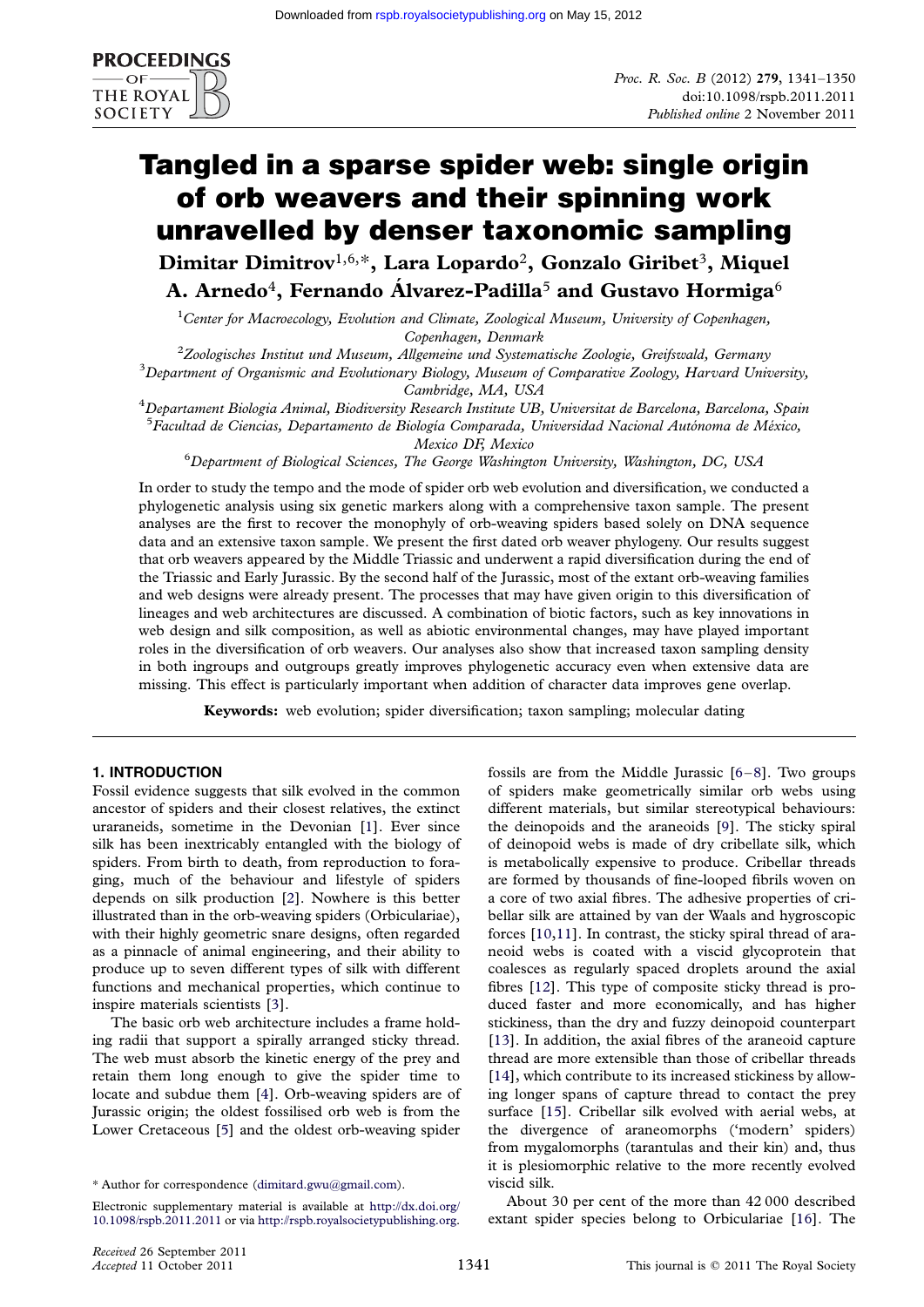vast majority of orb-weaving species belong to Araneoidea (11 720 extant species). By comparison, their putative sister group, Deinopoidea, are very species-poor: only 322 species spin orb webs with cribellate silk [\[16\]](#page-8-0). This asymmetry in species diversity has been attributed to the shift in type of capture thread from dry, fuzzy cribellate silk to viscid sticky silk, combined with changes in the silk spectral reflective properties and a transition from horizontal to vertical orb webs  $[17-19]$  $[17-19]$  $[17-19]$  $[17-19]$ . Interestingly, most araneoid species build foraging webs that are no longer recognizable as orbs, such as sheet webs (e.g. Linyphiidae) or cobwebs (e.g. Theridiidae). Some lineages have abandoned the use of capture webs altogether (e.g. Mimetidae) [[20](#page-8-0)]. These 'derived' araneoid webs are so highly transformed from the ancestral orbicular architecture that in the few cases in which the spider building behaviours have been studied [\[21](#page-8-0)–[23\]](#page-8-0), the stereotypical behavioural algorithms involved in orb web construction [\[9](#page-8-0)] are no longer identifiable as such. Furthermore, web architecture across Araneoidea is extraordinarily diverse, although still largely undocumented for the majority of species [[20](#page-8-0),[24](#page-8-0)–[26\]](#page-8-0).

Understanding web evolution and diversification requires an empirically robust hypothesis about the phylogenetic patterns that underlie the diversity of this extraordinary group of animals. One of the oldest and most enduring questions in web evolution has been that of the origin of the orb web itself, a controversy that goes back to the late nineteenth century (see a review in [\[25\]](#page-8-0)). In the last two decades or so, the empirical evidence has clearly tipped the balance towards the monophyletic origin of the orb web [\[9](#page-8-0),[20](#page-8-0),[25](#page-8-0)–[29](#page-8-0)]. But because the hypothesis about the monophyly of orb weavers has been supported mainly by behavioural and spinning organ characters, it is challenging to test the possibility that orb webs are not convergent in the cribellate and ecribellate orb weavers without recourse to the building behaviours and silk products. Owing to this reliance on characters of the webs themselves, there have been several attempts to use independent sources of evidence (DNA and proteins) to test the monophyly of orb weavers, but these studies have not been designed to explicitly test orb weaver monophyly or have used small taxonomic samples [\[28,30,31\]](#page-8-0). In a study of spider silk proteins, Garb et al. [[28\]](#page-8-0) argued for orbicularian monophyly based on the shared presence of certain spidroins such as *Flag* and *MaSp2*. Their results, however, could also be compatible with a nonmonophyletic origin of the orb web (see also a discussion in [[28](#page-8-0)]). More recently, Blackledge et al. [[29\]](#page-8-0) used DNA sequences from six genetic markers and a set of morphological and behavioural characters to study the phylogenetic relationships of orbicularians. Although their work was based mostly on molecular evidence, only when morphology and behaviour were included in their analyses did they recover orbicularians as monophyletic. Their molecular data alone did not corroborate the monophyly of Orbiculariae because the retrolateral tibial apophysis (RTA) clade—which includes wolf spiders, crab spiders and their relatives—was nested within orbicularians. With over 21 000 species, the RTA clade has almost double the number of species of the Orbiculariae [\[16](#page-8-0)]. As Miller et al. pointed out, since 'most of the classical characters supporting the original monophyletic origin theory concern the orb web itself, the lack of corroboration from an independent source

of data (i.e. molecular sequence) cannot be considered supportive of the original hypothesis' (p. 12 of [\[32](#page-9-0)]).

One concern that all these molecular studies elicit is the potential for taxon sampling artefacts, such as recovering spurious groups or inferring erroneous character transformations. All previous molecular studies use fairly modest taxon sampling. The importance of dense taxon sampling and its positive effects on phylogenetic accuracy are well documented [[33](#page-9-0)–[36](#page-9-0)]. Given the enormous number of species of both spiders and orb weavers, any phylogenetic study at such higher taxonomic level will have to be based on a very small fraction of the total diversity. Rather than the number of species included in the analysis, the issue at hand is how much of the phylogenetic diversity is represented by the taxonomic sample used. Any evolutionary inferences attempting to explain the diversity of the group will be bound by how the taxon sample rep-resents such diversity. For example, Griswold et al. [[20](#page-8-0)] did not include any taxa not assigned to Orbiculariae, thereby failing to test that group's monophyly. Lopardo & Hormiga [\[37](#page-9-0)] found that a minimal addition of taxa to the analysis of Griswold et al. [\[20](#page-8-0)] produced a novel phylogenetic hypothesis for orbicularians, which required a diphyletic origin of orb webs. In Blackledge et al.'s study [\[29](#page-8-0)], 10 of the 22 orbicularian families were not included; many of them spin modified webs (such as the sheet webs of cyatholipids), the phylogenetic placement of which is critical to understand the diversification of orb weavers.

One of the principal goals of our study is to use sequence data to test the monophyly of Orbiculariae with the most thorough taxonomic sample available at this time. An expanded taxon sample should offer a fine-grained image of orbicularian evolution, and thus provide a more accurate phylogenetic context for the comparative biology of highly studied groups such as Nephila and its relatives. In addition, we wanted to explore the suitability of the genetic markers generally used in spider systematics to recover the monophyly of highly corroborated groups (such as Tetragnathidae or Theridiidae) and to help resolve the interrelationships among orbicularian families. A number of araneoid lineages have been difficult to place using morphological data and their exact position has varied across studies, and thus their placement in the orbicularian tree remains to be satisfactorily resolved [[37\]](#page-9-0). Revealing the phylogenetic relationships of some of these groups is critical to understand the evolution and diversification of web architectures.

Information on the timeframe for the origin and the diversification of the main orbicularian lineages provides further illumination for understanding the evolution of the orb web in a broader context. Calibrated molecular phylogenies allow testing-specific hypotheses about the age of groups and the timing of evolutionary events. The expanded taxonomic and character sample of our study aims to provide a more robust test of the age of orb weavers and to test for other evolutionary events that may correlate with the diversification of orb webs. To address these questions, we have compiled a dataset that surpasses in size all prior molecular studies of spider phylogeny.

## 2. MATERIAL AND METHODS

### (a) Taxon sampling

The goal of our taxon sampling strategy was to maximize the representation of orbicularian higher taxa and of their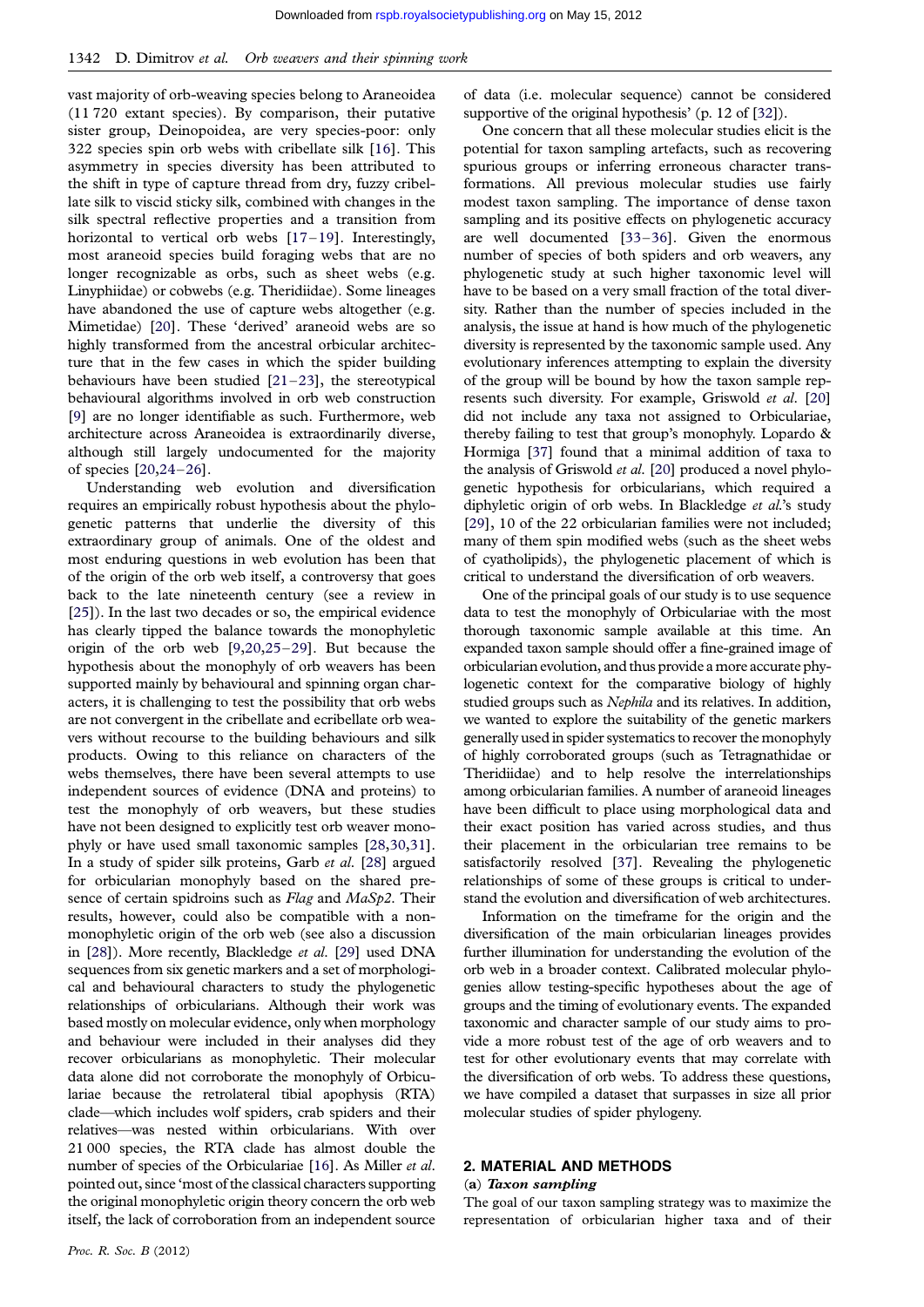potential close relatives. Classification and nomenclature follows Platnick [\[16](#page-8-0)] (but see [[38\]](#page-9-0)). Since the exact position of Nicodamidae is contentious [\[20,27,29](#page-8-0),[37\]](#page-9-0), here we use the name 'Orbiculariae' to include Deinopoidea, Araneoidea and Nicodamidae, although there is no robust evidence for the exact placement of nicodamids or even their membership in orbicularians. We have included representatives from 21 extant families of Orbiculariae (see [\[29](#page-8-0)[,37,39\]](#page-9-0)), representing all except Synaphridae (no samples available) and Sinopimoidae (which we do not consider a valid family; see [\[40](#page-9-0)]). In total, 291 species in 222 genera, representing 50 families (see electronic supplementary material, table S1), were included in our analyses. Trees were rooted with the mygalomorph Euagrus chisosesus (Dipluridae). We have tried to strike a balance between familial rank representation and proportion of missing data. Our sample favours taxa well represented by slow-evolving genes, as those are most appropriate for recovering the sort of deep cladogenetic events of interest to the hypotheses being tested. Sequence data were taken from our own work or from GenBank.

(b) Sequencing, alignment and phylogenetic analyses To date, with very few exceptions [[41,42\]](#page-9-0), inference of higherlevel phylogenetic relationships in non-model organisms has been based on the combination of recurrent genes for which robust, universal primers were available. These markers would include a handful of mitochondrial genes, the nuclear ribosomal genes and, occasionally, one or two single-copy nuclear genes. While waiting for next-generation sequencing approaches to multiply the availability of sequence data information for organisms such as spiders, a rigorous and thoroughly sampled phylogeny of spiders must currently rely on a limited number of genes. The following genetic markers were used: 28S rRNA, 18S rRNA, 16S rRNA, cytochrome c oxidase subunit I, histone H3 and wingless (see electronic supplementary material, table S1). Molecular protocols and primers follow Dimitrov & Hormiga [[39](#page-9-0)] and Lopardo et al. [[38\]](#page-9-0). Static multiple sequence alignment was carried out using MAFFT v. 6 [\[43\]](#page-9-0) with the L-INS-i or E-INS-i strategies. Character matrices resulting from statically aligned sequences were analysed using RAxML [\[44\]](#page-9-0) and TNT [[45\]](#page-9-0). In the RAxML analyses, data were partitioned by gene. For the protein-coding genes, the model parameters were optimized independently for  $1st + 2nd$  and 3rd codon positions. In the TNT analyses, gaps were treated as 'missing data' (to make results more directly comparable to those of the maximum-likelihood analyses) and all characters were equally weighted. The combined matrix of the statically aligned sequences had a total of 6993 characters. For dynamic homology under direct optimization [[46](#page-9-0)], analyses were conducted using POY v. 4.1.2.1 [[47\]](#page-9-0). To investigate the effects of missing data and wild card taxa, we built several matrices (see electronic supplementary material, table S2) based on the proportion of missing data or leaf stability indices [[48,49\]](#page-9-0). Leaf stability indices were calculated using PHYUTILITY v. 2.2 [\[50](#page-9-0)]. Additional details on the phylogenetic analyses are given in the electronic supplementary material. In total, nine different variants of the dataset were analysed. Web architecture was coded following the character states of Blackledge et al. [\[29\]](#page-8-0) (plus a ninth state: 'no foraging web'), and ancestral state reconstructions were carried out in MESQUITE v. 2.74 [\[51\]](#page-9-0). We used both parsimony and likelihood methods (under the Mk1 model of [\[52\]](#page-9-0)) to reconstruct the ancestral states.

### (c) Dating cladogenetic events

We used relaxed and uncorrelated lognormal methods [[53](#page-9-0)], as implemented in the program BEAST v. 1.6.1 [\[54](#page-9-0)], to date cladogenetic events. As a starting tree for the BEAST analyses, we used the cladogram from the maximum likelihood (ML) analysis of dataset1\_v1. Six fossil calibration points, distributed within and outside Orbiculariae, were implemented as minimum ages. More details on the dating analyses and the specific calibration points are given in the electronic supplementary material.

## 3. RESULTS AND DISCUSSION

#### (a) Phylogenetic results

We report here on the major orbicularian clades—that is, those groups that are critical for testing the hypotheses and answering the questions outlined in §1 (for a more detailed taxonomic discussion see the electronic supplementary material, in which Table S4 summarizes the groups recovered across the nine data matrices and three analytical methods used in this study, as well as the measures of clade support). Orbiculariae monophyly is recovered by the full dataset under both ML and static parsimony analyses, as well as for most of the data matrix variations (10/14) analysed using these two methods. Araneoidea (the ecribellate orb weavers) receive high support across matrices and methods, and only in 3 of the 25 analyses was their monophyly rejected. Deinopoids (the cribellate orb weavers) and Nicodamidae are monophyletic in the ML analysis of the full matrix, but are not in many of the remaining analyses (in total Deinopoidea are monophyletic in 4 out of the 25 analyses). The monophyly of the RTA clade receives high support (with the Phyxelididae representatives nested within), but not its placement within the orbicularian lineages. The monophyly of most orbicularian families is corroborated by the analyses (see the electronic supplementary material). By contrast, the monophyly of Mimetidae and of 'Symphytognathoids' is never recovered.

We have chosen the results of the ML analyses of a nearly complete data matrix (272 taxa) to guide the discussion of the phylogenetic patterns of the data [\(figure 1](#page-4-0)), in order to make our results directly comparable with previous, widely recognized hypotheses of web evolution, e.g. Griswold et al. [[20\]](#page-8-0) and Blackledge et al. [\[29](#page-8-0)]. The Griswold et al. [\[20\]](#page-8-0) hypothesis for the phylogeny of orbicularian families has served as the empirical and conceptual basis for much of the phylogenetic and taxonomic research in orb weavers in the decade to follow. Griswold *et al.*'s [[20\]](#page-8-0) study provided a comparative analysis of morphology and web-building behaviours across a taxonomic sample of the then-accepted orbicularian families. Their study was not intended to test the monophyly of Orbiculariae, which was taken as given, but to resolve relationships among araneoid families. Orbicularian monophyly had already been tested in earlier works [\[26](#page-8-0)]. Perhaps one of the most significant findings of Griswold et al. regarding the evolution and the diversification of web architectures among orb weavers was the notion that 'for most orbicularians, the orb web has been an evolutionary base camp rather than a summit' (p. 25 of [[20\]](#page-8-0)). The majority of subsequent studies of higher-level orbicularian phylogenetics have used Griswold et al.'s [\[20](#page-8-0)] cladogram to add outgroup taxa. In the last decade or so numerous phylogenetic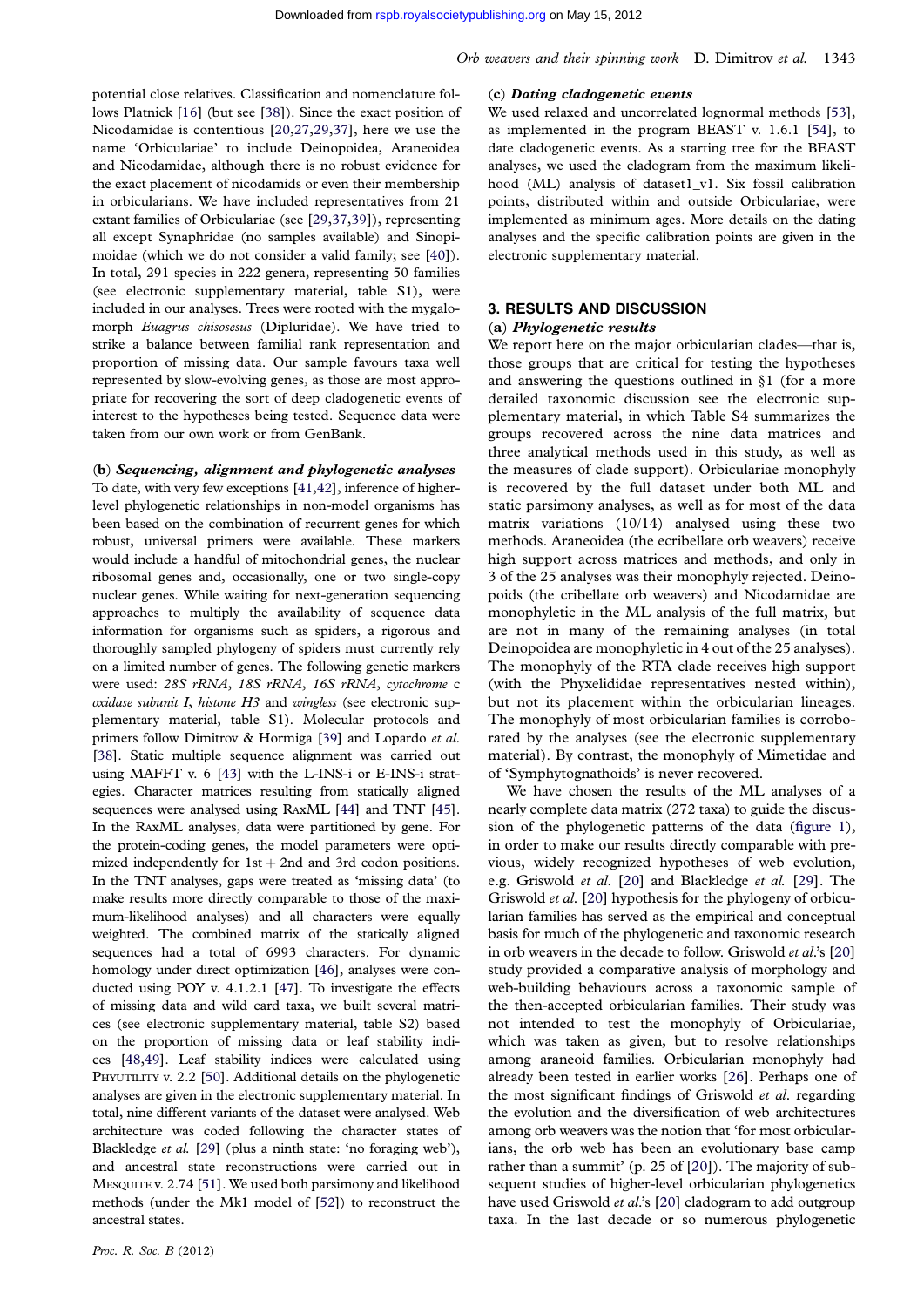<span id="page-4-0"></span>

Figure 1. ML tree of data matrix dataset1\_v1; miniature illustration at bottom left shows the same tree with proportional branch lengths. Bootstrap values of the major lineages are shown above branches. DIP, Dipluridae; AUS, Austrochilidae; PLE, Plectreurideae; SEG, Segestriidae; PAL, Palpimanidae; ERE, Eresidae; HER, Hersiliidae; OEC, Oecobiidae; RTA, RTA clade; DEI, Deinopidae; ULO, Uloboridae; NIC, Nicodamidae; THE, Theridiidae; NES, Nesticidae; ANA, Anapidae; SYM, Symphytognathidae; MIM, Mimetidae; Ark, Arkys (Araneidae); TET, Tetragnathidae; Tro, Trogloneta (Mysmenidae); MAL, Malkaridae; TSD, Theridiosomatidae; MYS, Mysmenidae; NEP, Nephilidae; Oar, Oarcinae; ARA, Araneidae; PIM, Pimoidae; Ste, Stemonyphantes (Linyphiidae); CYA, Cyatholipidae; LIN, Linyphiidae. Taxonomic groups are depicted with different colours; grey is unknown (misidentified as Nesticus sp.; see the electronic supplementary material).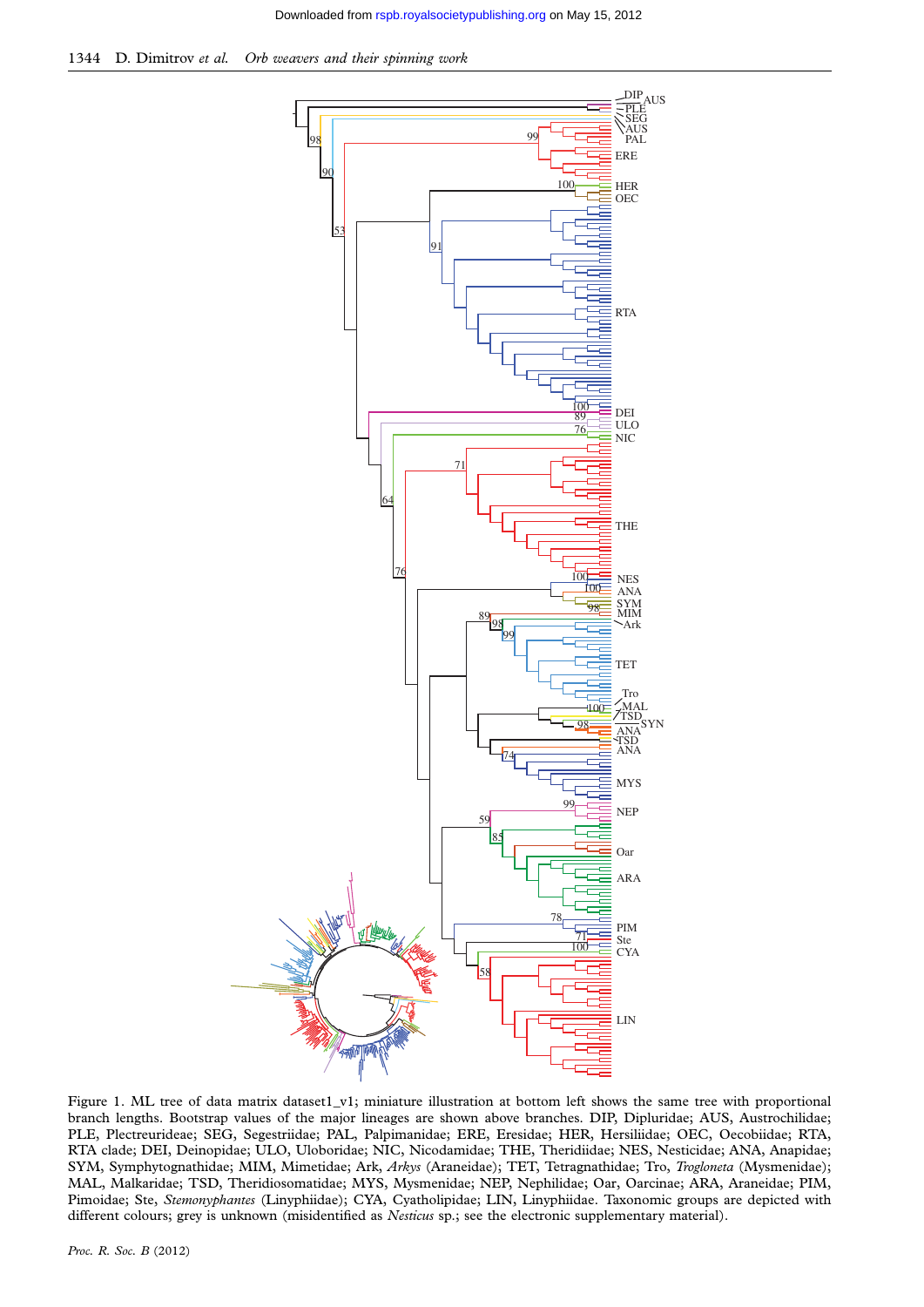analyses have studied interfamilial relationships [\[55](#page-9-0)–[60](#page-9-0)], but no analysis has included an interfamilial taxon sample comparable to that of Griswold et al.  $[20]$  $[20]$  $[20]$ -14 families plus nephilids. From a taxon-sampling perspective, the closest study has been that of Blackledge et al. [\[29](#page-8-0)] (nine orbicularian families plus nephilids), but their taxon sampling lacked representatives of families that are critical for understanding the diversification of orb webs and orb weavers (e.g. Mysmenidae, Theridiosomatidae, Cyatholipidae and Synotaxidae). Previous molecular analyses that included orbicularian species [\[29](#page-8-0)–[31](#page-8-0)] have failed to recover the monophyly of Orbiculariae. Only Ayoub et al. [[61](#page-9-0)], using elongation factor-1  $\gamma$  sequence data and four orbicularian species, found orbicularians monophyletic in their ML analyses (orbicularians were paraphyletic with respect to the RTA clade in their parsimony analyses). Our results therefore provide the first empirical support for the monophyly of Orbiculariae based exclusively on nucleotide sequence data and a broad higher-level taxon sample.

## (b) Dating and diversification of orb webs

The molecular dating of orbicularian diversification [\(figure 2\)](#page-6-0) suggests an older origin for orb weavers than that inferred from the fossil record (see also [[61](#page-9-0)]), which has to be expected given that fossils and morphological data tend to underestimate divergence times, while molecular data tend to overestimate them [\[62](#page-9-0)]. Our analysis indicates that by the Jurassic most of the orb-weaving families had already originated. The estimated age of the most recent common ancestor (MRCA) of Orbiculariae is about 207–231 Ma [\(figure 2](#page-6-0)). The estimated age of the MRCA of the RTA clade is about 135–175 Ma. Such results are not entirely surprising either, since many of the Jurassic and Early Cretaceous fossils represent rather distal lineages of the modern spider families [\[8,](#page-8-0)[63\]](#page-9-0). The Jurassic fossil record of the extinct araneoid family Juraraneidae [\[64](#page-9-0)] provides additional and independent support for our dating results.

Both the parsimony and ML reconstructions support a single origin of orb webs and multiple independent modifications of the ancestral orb into a great diversity of snare architectures. Most species of the large family Araneidae build two-dimensional orbs that are very similar to those of Tetragnathidae and the cribellate family Uloboridae. Based on this architectural similarity, in conjunction with the relatively basal placement of araneids and tetragnathids within Araneoidea [[29](#page-8-0),[37](#page-9-0)], it has been suggested that this general type of orb web architecture is ancestral in araneoids. The sheet webs and cobwebs spun by some lineages of araneoids are generally thought to be derived from typical orb-weaving ancestors [[25](#page-8-0)]. This has led to the idea of somewhat sequential evolutionary change from the more primitive and typically geometric orbs to the more derived sheet webs or cobwebs [[20\]](#page-8-0). In addition, the results of Griswold et al. [\[20\]](#page-8-0) also suggested a monophyletic origin for these derived araneoid webs (their 'Araneoid sheet weavers' clade). Although the monophyly of araneoid sheet weavers was refuted by the analysis of Lopardo & Hormiga [[37](#page-9-0)], their results still placed araneids and tetragnathids at the base of Araneoidea, and thus implied that the typical geometric orb web is plesiomorphic. Our results suggest that there have been multiple independent transitions from orbs to other web architectures within Araneoidea, starting early on in their diversification. In fact, one of the earliest lineage divergences, the split between nicodamids and araneoids, resulted in a deep modification of the ancestral orb into a sheet web in some species of the former group [\(figure 2](#page-6-0)). Given their phylogenetic placement, nicodamids may have ancestrally spun cribellate orb webs, and the cribellum may have been lost independently in some nicodamids and in araneoids. In our cladogram, most araneoid lineages that spin typical orb webs are found relatively distally placed within Araneoidea. Such a macroevolutionary pattern poorly fits the predictions of a hypothesis suggesting that the evolution of orb architecture tracks the diversification of flying insects [[3\]](#page-8-0). If that were the case, one would expect a sequential change from orbs to more derived and variable web architectures as insect diversity increases (particularly after the diversification of angiosperms and their flying insect pollinators). An alternative scenario that has been proposed to explain orb web evolution (which also invokes a correlation with insect diversification, but in a different way) suggests that spider predation drove the evolution of insects [\[65](#page-9-0)]. According to this view, spider webs evolved in an evolutionary predator–prey arms race [\[3](#page-8-0)]. Although the traditional view of orbicularian relationships [\[20](#page-8-0)] fits well a codiversification hypothesis, as pointed out by Penney [\[66\]](#page-10-0), the present results show that the history of web diversification is probably much more complex than previously thought.

There is ample fossil evidence that most of the modern flying insect orders were already present during the Permian–Early Triassic and that the origin of flying insects as such extends back to the Devonian ([\[67](#page-10-0)] and references therein). The early abundance of fossil insects has been interpreted as indirect evidence for the predator–prey arms race hypothesis [\[3](#page-8-0),[66\]](#page-10-0). Alternatively, one could explain the diversification of web architectures as a strategy for better niche partitioning and a more efficient use of the available trophic resources. The diversification of one of the largest spider lineages, the RTA clade, in the Late Jurassic may be interpreted as indirect evidence that trophic resources were sufficiently diverse and abundant. Sheet webs and cobwebs do not have to obey the same strict architectural constraints that govern orb webs. This allows spiders to use spaces where orbs cannot be constructed or are very inefficient in catching prey. Furthermore, the ability to build webs in different spaces would also reduce intraguild competition. Thus, prey abundance and structural complexity of the habitat may have played a more important role in web evolution than the actual diversification of their prey. Structurally complex forests were present already in the Carboniferous [\[68\]](#page-10-0). Most of these forests were probably affected by the Permo-Triassic extinction [\[69\]](#page-10-0), but forests with complex species composition and stratigraphic structure were again abundant by the end of the Triassic, and even more so during the Jurassic [[70,71\]](#page-10-0), long before the diversification of angiosperms. Relaxed architectural constraints of sheet webs result in relaxed constraints over the behaviours needed to produce them, hence the lack of (or reduced) use of stereotypical behaviours during web construction in these groups [[22](#page-8-0)]. The very conservative stereotypical behaviour of orb building in orbicularians was considered to be evolutionarily constrained, but our results show that shifts in behavioural patterns have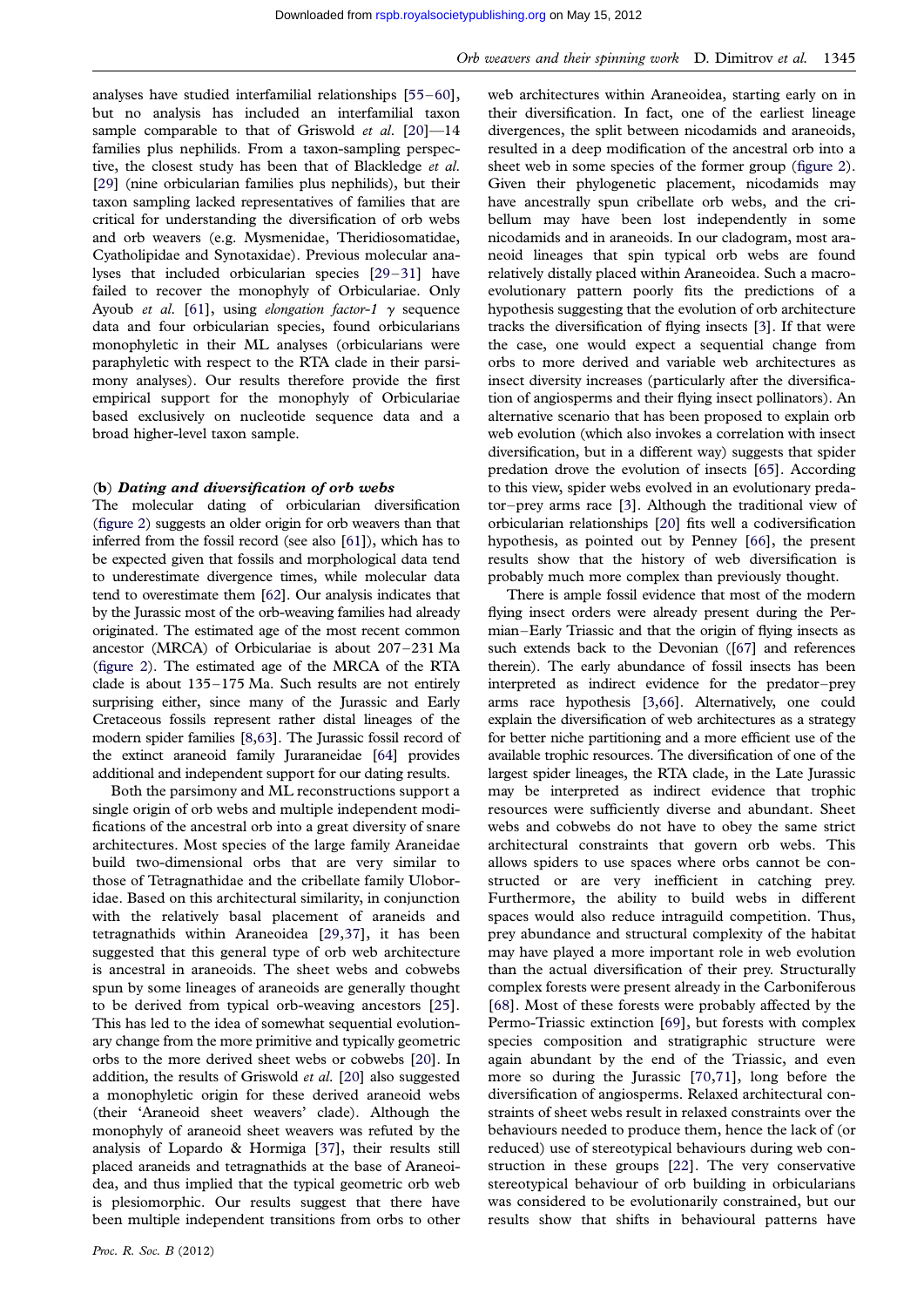<span id="page-6-0"></span>



Figure 2. Chronogram of orb weavers and relatives based on dataset1\_v1. Branches are coloured according to the parsimony ancestral reconstruction of web types; pie charts represent probabilities of ancestral states from the Mk1 model of [\[52](#page-9-0)]. Node bars show confidence intervals. Taxonomic abbreviations are as in [figure 1](#page-4-0).

happened multiple times. This finding is also in agreement with the 'imprecision mechanism' for such changes proposed by Eberhard [\[72,73\]](#page-10-0). Imprecision in reproducing specific behaviours occurs often, and if these changes result in somewhat more successful (or at least neutrally selective) variants they may be carried on and further modified in the descendants. Furthermore, linyphiid and theridiid sheet webs and cobwebs are cheaper to produce as they contain less sticky silk and have a longer functional 'lifespan,' which might provide additional advantages.

Thus, the combination of structurally complex habitat, available prey and a mechanistic model that allows the origin of behavioural modifications without invoking very rare mutation events or a predator –prey arms race seems sufficient to explain both web diversity and numerous shifts in web architecture in orb weavers.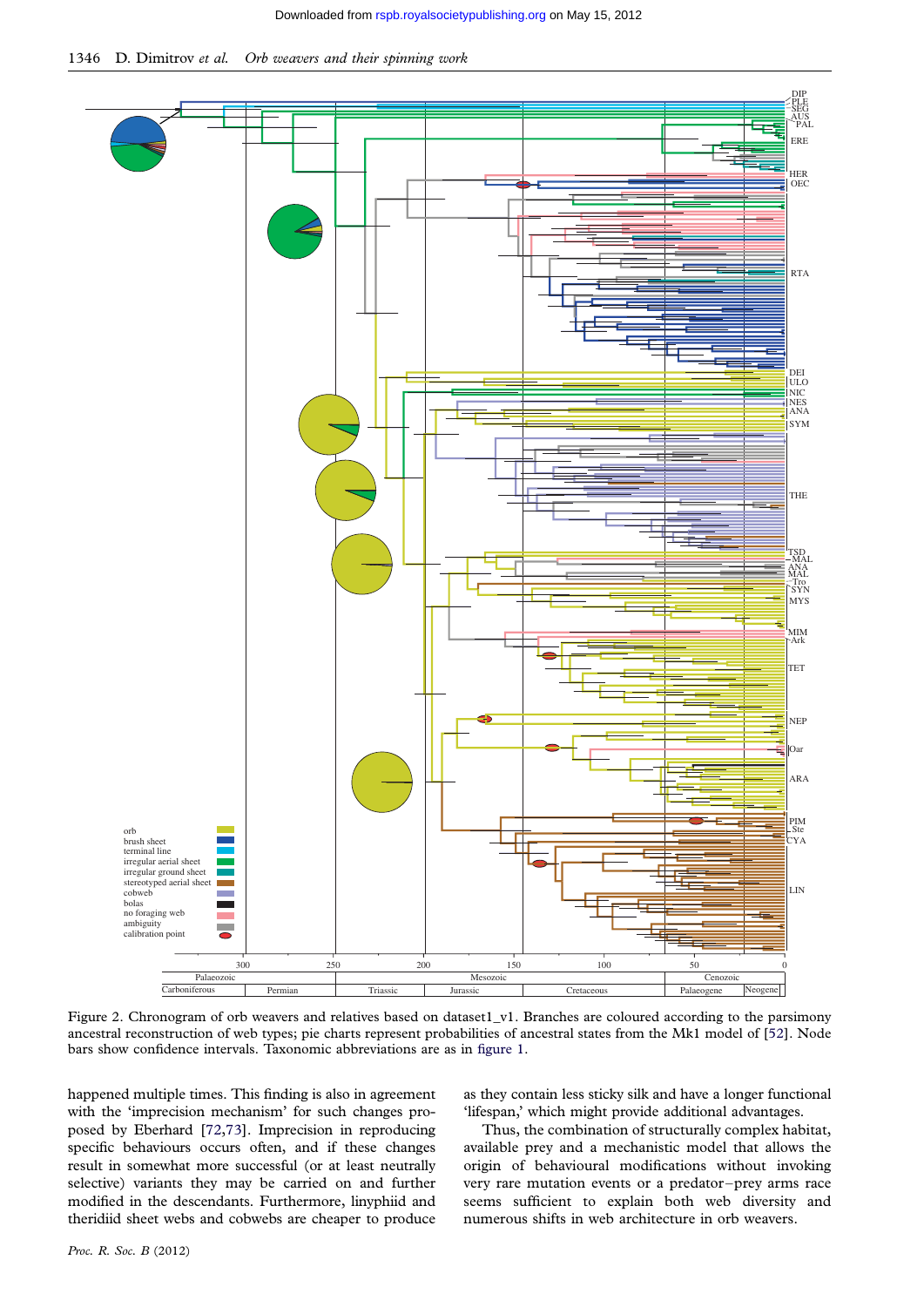(c) Methodological implications and missing data

As stated above, the available 'standard' genetic markers support the monophyly of most family-rank groups in our analyses, but are insufficient for reconstructing relationships among families, analogous to the problem shown in studies of lepidopteran phylogenetic relationships [\[41](#page-9-0)]. Very few of the deeper interfamilial nodes within orbicularians receive high values of clade support and most of the internal braches are short [\(figure 1](#page-4-0)). This pattern is consistent with rapid diversification condensed in a relatively short period of time, as suggested by the estimated ages of the major araneoid lineages and by the fossil record [\[7](#page-8-0)]. This pattern may also explain the high posterior probabilities for unconventional relationships in [\[29\]](#page-8-0) (e.g. the RTA clade embedded as an orbicularian lineage). Bayesian methods often assign high posterior probabilities to arbitrary groups owing to limitations in the tree-proposal step, which does not allow polytomies [[74\]](#page-10-0).

We more than doubled the number of families included in the study of Blackledge et al. [\[29\]](#page-8-0), and tried to further improve resolution and support by increasing sampling density within families, improving the chance for breaking down long terminal branches [\[75\]](#page-10-0). This strategy also augments the probability of sampling plesiomorphic states present in the terminals that may improve the reconstruction of more basal nodes of the tree and allows for a finer-grained study of web architecture evolution. Plesiomorphic morphological character states may be a proxy for that, but we rarely recognize and use the genes that are responsible for these morphological traits. It is important to emphasize that this reasoning also holds true for taxa treated as outgroups. Outgroups are often sampled at lower densities as they are generally included merely to root the tree or to test the monophyly of the taxon of interest. Thus, in many studies, the internal relationships of the outgroup lineages are considered out of the scope and only a few representatives of the outgroup taxa are included in the analysis.

Increasing sampling density, however, often presents additional caveats for the analyses. Probably the most important is the possibility of increasing the proportion of missing entries. In our case, this is due to the fact that some taxa come from studies that used different character sampling designs (e.g. sequences deposited in GenBank) or represent taxa for which some of the targeted gene fragments could not be sequenced. In fact, missing data are often one of the most important factors when designing phylogenetic studies [[76](#page-10-0)]. An increase in missing data can occur for two different reasons: (i) owing to length differences in the fragments sequenced for each genetic marker and/or (ii) as a result of missing data for the entire genetic marker(s). These two options represent the 'too many missing data cells' and 'too few characters' scenarios outlined by Wiens [[77](#page-10-0)].

Blackledge et al.'s molecular data matrix was built entirely from sequences generated during their study and had few missing entries [[29](#page-8-0)]. In constructing our full matrix, we added numerous taxa to the study of Blackledge et al., most of them with a large proportion of missing data. Both missing data cells and characters were simultaneously added to the dataset, increasing the overall proportion of missing data to 50.1 per cent, with several taxa having up to 75 per cent empty cells. Nonetheless, analysis of this dataset showed improved resolution with respect to Blackledge et al.'s results [\[29\]](#page-8-0) (see the electronic supplementary material); for example, the RTA clade was placed outside orbicularians and Araneidae was monophyletic, as expected based on morphological grounds. This result provides further evidence that addition of taxa may be beneficial despite increased missing data, in accordance with previous findings based mainly on simulations [[76](#page-10-0)–[79\]](#page-10-0).

Several taxa had poor overlap of data partitions in the full dataset, as exemplified by Clitaetra irenae, which does not overlap in any of the data partitions with taxa sequenced only for the ribosomal genes (i.e. sequence data for this taxon are available for only two protein fragments). The exclusion of terminals with non-overlapping fragments improved resolution considerably. However, it has been shown that even in situations with little gene overlap, when using large numbers of taxa, data overlap may not be that important for taxonomic resolution [[80](#page-10-0)].

A different approach for determining the effect of particular taxa is the calculation of their leaf stability index [\[48,49](#page-9-0)[,81,82](#page-10-0)]. This measure reflects topological stability and is often used to select taxa for exclusion based on the presumption that taxa with low leaf stability will tend to affect negatively the resolution of phylogenetic analysis. We used leaf stability as an alternative approach to study the effects of increased taxon sampling density. Our results show that removing taxa with lower leaf stability did not improve resolution significantly, unlike optimization of fragment overlap, which had a positive effect on the results (electronic supplementary material, table S4). At first, this may seem counterintuitive, as decrease in overlap is often expected to result in a decrease in stability. Taxon instability, however, may be also a result of character incongruence between data partitions [\[83](#page-10-0)].

## 4. CONCLUSIONS

Increased taxon sampling helps to improve results even when missing data are present in a significant proportion. Ideally, one would aim to produce a matrix where all taxa would be complete for all genes. But despite advances in next-generation sequencing technology (e.g. Illumina), it is unlikely that such data will be available soon, especially in spiders and other megadiverse arthropod groups. And even if available, missing data will always be an issue [[84](#page-10-0)]. To increase taxon sampling density, we used data already available in GenBank or other repositories, which confirms that this is an effective and cost-efficient strategy to increase the representation of taxa [[85](#page-10-0)].

We have aimed to build a basic phylogenetic framework to help tackle some of the most intriguing questions regarding orb weaver evolution, such as: (i) could the diversification of insects has promoted a diversification of web architectures? And (ii) how does the diversification of spiders and their foraging techniques affect evolution of insects? Some of these questions have been touched upon elsewhere [\[66\]](#page-10-0), but a lack of phylogenetic treatments with broad representation of orbicularians and their outgroups has limited conclusions in previous studies. Earlier discussions have centred around coradiation and evolutionary arms race scenarios [\[3](#page-8-0),[66](#page-10-0)]. Our results, however, suggest that factors such as biotic and abiotic environmental changes, intraguild competition, and radiation into new niches may have played important roles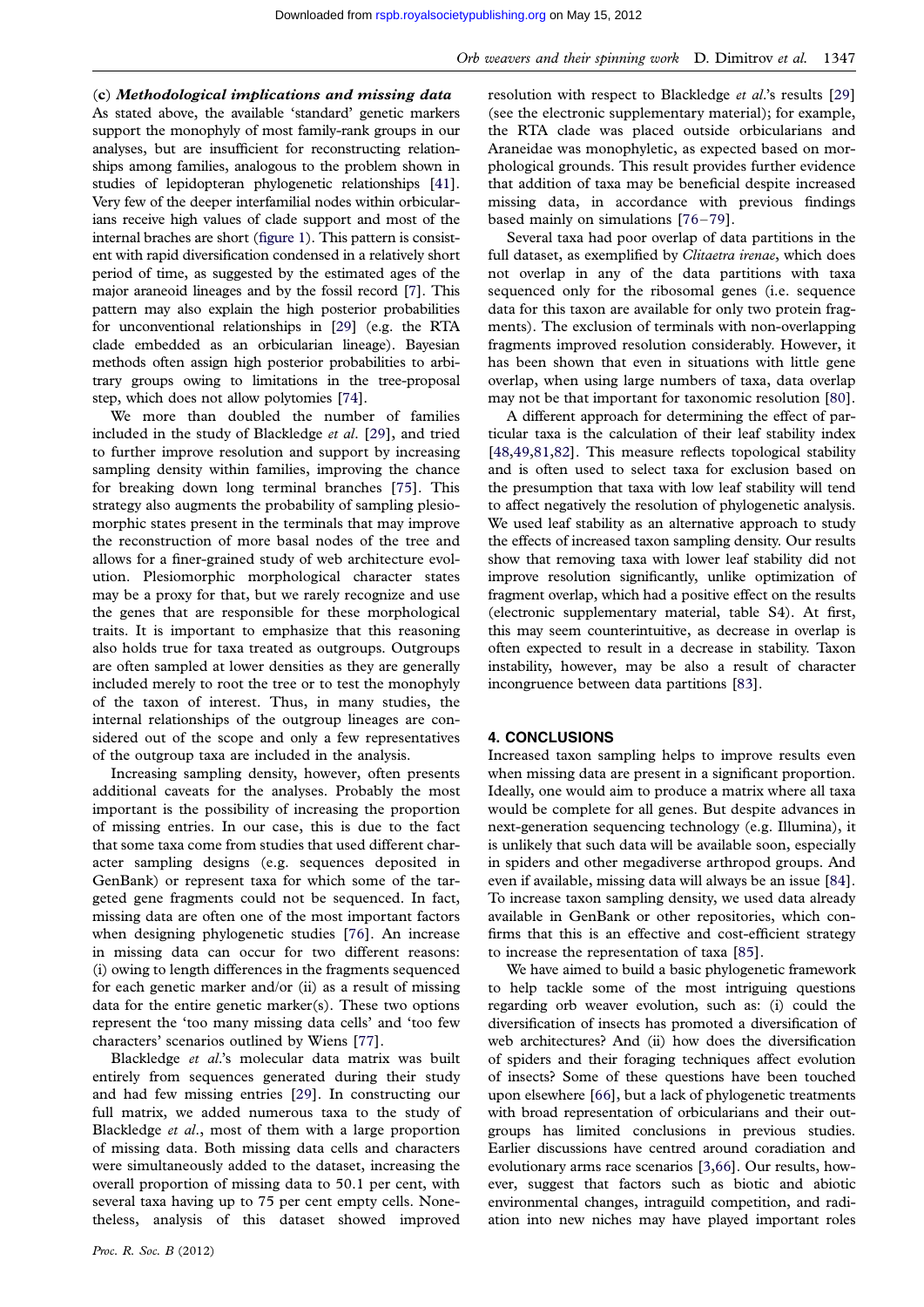<span id="page-8-0"></span>for the diversification of orb weavers, although a resource (abundance of flying insects) had to be present to exploit such new niches.

We thank C. Griswold, D. Penney and B. Farrell for discussion of ideas and for a critical evaluation of this manuscript. We also would like to thank two anonymous reviewers and Associate Editor Greg Edgecombe for their helpful comments. This work was supported by the National Science Foundation grant DEB-0328644 'PEET: Systematics and monography of araneoid spiders' to G.H. and G.G., and by a Danish National Research Foundation postdoctoral fellowship to D.D. Additional support to D.D. and G.H. was provided by a Selective Excellence grant from The George Washington University; to M.A.A. by an ICREA Academia award for excellence in research from the Generalitat de Catalunya; and to L.L. by grant FONCyT PICT-2007-01393 (to M. J. Ramírez). W. Wheeler made available sequence data collected by the ATOL Spider project (NSF grant EAR-0228699) for two of the species used in our analyses. Sequences of Eidmannella sp. were made available by C. Ribera.

### **REFERENCES**

- 1 Selden, P. A., Shear, W. A. & Sutton, M. D. 2008 Fossil evidence for the origin of spider spinnerets, and a proposed arachnid order. Proc. Natl Acad. Sci. USA 105, 20 781–20 785. [\(doi:10.1073/pnas.0809174106\)](http://dx.doi.org/10.1073/pnas.0809174106)
- 2 Brunetta, L. & Craig, C. L. 2010 Spider silk: evolution and 400 million years of spinning, waiting, snagging, and mating. New Haven, CT: Yale University Press.
- 3 Vollrath, F. & Selden, P. 2007 The role of behavior in the evolution of spiders, silks, and webs. Annu. Rev. Ecol. Evol. Syst. 38, 819–846. ([doi:10.1146/annurev.ecolsys.](http://dx.doi.org/10.1146/annurev.ecolsys.37.091305.110221) [37.091305.110221](http://dx.doi.org/10.1146/annurev.ecolsys.37.091305.110221))
- 4 Chacon, P. & Eberhard, W. G. 1980 Factors affecting numbers and kinds of prey caught in artificial spider webs, with considerations of how orb webs trap prey. Bull. Br. Arachnol. Soc. 5, 29–38.
- 5 Peñalver, E., Grimaldi, D. A. & Delclòs, X. 2006 Early Cretaceous spider web with its prey. Science 312, 1761–1761. ([doi:10.1126/science.1126628](http://dx.doi.org/10.1126/science.1126628))
- 6 Selden, P. A. 1989 Orb-web weaving spiders in the Early Cretaceous. Nature 340, 711–713. ([doi:10.1038/340711a0](http://dx.doi.org/10.1038/340711a0))
- 7 Selden, P. A. & Penney, D. 2010 Fossil spiders. Biol. Rev. 85, 171 –206. ([doi:10.1111/j.1469-185X.2009.00099.x\)](http://dx.doi.org/10.1111/j.1469-185X.2009.00099.x)
- 8 Selden, P. A., Shih, C. & Ren, D. 2011 A golden orbweaver spider (Araneae: Nephilidae: Nephila) from the Middle Jurassic of China. Biol. Lett. 7, 775-778. [\(doi:10.1098/rsbl.2011.0228\)](http://dx.doi.org/10.1098/rsbl.2011.0228)
- 9 Eberhard, W. G. 1982 Behavior of arachnids. Science 216, 876–877. ([doi:10.1126/science.216.4548.876](http://dx.doi.org/10.1126/science.216.4548.876))
- 10 Hawthorn, A. C. & Opell, B. D. 2002 Evolution of adhesive mechanisms in cribellar spider prey capture thread: evidence for van der Waals and hygroscopic forces. Biol. J. Linn. Soc. 77, 1 –8. ([doi:10.1046/j.1095-](http://dx.doi.org/10.1046/j.1095-8312.2002.00099.x) [8312.2002.00099.x](http://dx.doi.org/10.1046/j.1095-8312.2002.00099.x))
- 11 Hawthorn, A. C. & Opell, B. D. 2003 van der Waals and hygroscopic forces of adhesion generated by spider capture threads. *J. Exp. Biol.* 206, 3905-3911. [\(doi:10.](http://dx.doi.org/10.1242/jeb.00618) [1242/jeb.00618](http://dx.doi.org/10.1242/jeb.00618))
- 12 Opell, B. D. & Bond, J. E. 2000 Capture thread extensibility of orb-weaving spiders: testing punctuated and associative explanations of character evolution. Biol. J. Linn. Soc. 70, 107-120. ([doi:10.1111/j.1095-](http://dx.doi.org/10.1111/j.1095-8312.2000.tb00203.x) [8312.2000.tb00203.x](http://dx.doi.org/10.1111/j.1095-8312.2000.tb00203.x))
- 13 Opell, B. D. 1998 Economics of spider orb-webs: the benefits of producing adhesive capture thread and of recycling silk. Funct. Ecol. 12, 613 –624. ([doi:10.1046/j.](http://dx.doi.org/10.1046/j.1365-2435.1998.00222.x) [1365-2435.1998.00222.x](http://dx.doi.org/10.1046/j.1365-2435.1998.00222.x))
- 14 Blackledge, T. A. & Hayashi, C. Y. 2006 Unraveling the mechanical properties of composite silk threads spun by cribellate orb-weaving spiders.  $\hat{f}$ . Exp. Biol. 209, 3131–3140. [\(doi:10.1242/jeb.02327](http://dx.doi.org/10.1242/jeb.02327))
- 15 Opell, B. D., Markley, B. J., Hannum, C. D. & Hendricks, M. L. 2008 The contribution of axial fiber extensibility to the adhesion of viscous capture threads spun by orb-weaving spiders.  $\tilde{f}$ . Exp. Biol. 211, 2243–2251. [\(doi:10.1242/jeb.016147](http://dx.doi.org/10.1242/jeb.016147))
- 16 Platnick, N. I. 2011 The world spider catalog, version 12.0. American Museum of Natural History. See [http://research.](http://research.amnh.org/iz/spiders/catalog/INTRO1.html) [amnh.org/iz/spiders/catalog/INTRO1.html.](http://research.amnh.org/iz/spiders/catalog/INTRO1.html) ([doi:10.5531/](http://dx.doi.org/10.5531/db.iz.0001) [db.iz.0001\)](http://dx.doi.org/10.5531/db.iz.0001)
- 17 Craig, C. L., Bernard, G. D. & Coddington, J. A. 1994 Evolutionary shifts in the spectral properties of spider silks. Evolution 48, 287 –296. ([doi:10.2307/2410093](http://dx.doi.org/10.2307/2410093))
- 18 Bond, J. E. & Opell, B. D. 1998 Testing adaptive radiation and key innovation hypotheses in spiders. Evolution 52, 403–414. ([doi:10.2307/2411077](http://dx.doi.org/10.2307/2411077))
- 19 Opell, B. D. 1997 The material cost and stickiness of capture threads and the evolution of orb-weaving spiders. Biol. J. Linn. Soc. 62, 443-458. ([doi:10.1111/j.1095-](http://dx.doi.org/10.1111/j.1095-8312.1997.tb01635.x) [8312.1997.tb01635.x](http://dx.doi.org/10.1111/j.1095-8312.1997.tb01635.x))
- 20 Griswold, C. E., Coddington, J. A., Hormiga, G. & Scharff, N. 1998 Phylogeny of the orb-web building spiders (Araneae, Orbiculariae: Deinopoidea, Araneoidea). Zool. J. Linn. Soc. 123, 1-99. ([doi:10.1111/j.](http://dx.doi.org/10.1111/j.1096-3642.1998.tb01290.x) [1096-3642.1998.tb01290.x](http://dx.doi.org/10.1111/j.1096-3642.1998.tb01290.x))
- 21 Benjamin, S. P. & Zschokke, S. 2003 Webs of theridiid spiders: construction, structure and evolution. Biol. J. Linn. Soc. 78, 293-305. ([doi:10.1046/j.1095-](http://dx.doi.org/10.1046/j.1095-8312.2003.00110.x) [8312.2003.00110.x](http://dx.doi.org/10.1046/j.1095-8312.2003.00110.x))
- 22 Benjamin, S. P. & Zschokke, S. 2004 Homology, behaviour and spider webs: web construction behaviour of Linyphia hortensis and L. triangularis (Araneae: Linyphiidae) and its evolutionary significance. *J. Evol.* Biol. 17, 120–130. ([doi:10.1046/j.1420-9101.2004.](http://dx.doi.org/10.1046/j.1420-9101.2004.00667.x) [00667.x](http://dx.doi.org/10.1046/j.1420-9101.2004.00667.x))
- 23 Eberhard, W. G. 1977 Aggressive chemical mimicry by a bolas spider. Science 198, 1173–1175. ([doi:10.1126/](http://dx.doi.org/10.1126/science.198.4322.1173) [science.198.4322.1173\)](http://dx.doi.org/10.1126/science.198.4322.1173)
- 24 Eberhard, W. G., Agnarsson, I. & Levi, H. W. 2008 Web forms and the phylogeny and theridiid spiders (Araneae: Theridiidae): chaos from order. Syst. Biodivers. 6, 415 –475. [\(doi:10.1017/S1477200008002855](http://dx.doi.org/10.1017/S1477200008002855))
- 25 Coddington, J. A. 1986 The genera of the spider family Theridiosomatidae. Smith. Contrib. Zool. 422, 1–96. ([doi:10.5479/si.00810282.422\)](http://dx.doi.org/10.5479/si.00810282.422)
- 26 Coddington, J. A. 1990 Cladistics and spider classification: Araneomorph phylogeny and the monophyly of orbweavers (Araneae: Araneomorphae, Orbiculariae). Acta Zool. Fenn. 190, 75–87.
- 27 Griswold, C. E., Ramírez, M. J., Coddington, J. A. & Platnick, N. I. 2005 Atlas of phylogenetic data for entelegyne spiders (Araneae: Araneomorphae: Entelegynae) with comments on their phylogeny. Proc. Calif. Acad. Sci. 56(Suppl. 2), 324.
- 28 Garb, J. E., Dimauro, T., Vo, V. & Hayashi, C. Y. 2006 Silk genes support the single origin of orb webs. Science 312, 1762. ([doi:10.1126/science.1127946](http://dx.doi.org/10.1126/science.1127946))
- 29 Blackledge, T. A., Scharff, N., Coddington, J. A., Szuts, T., Wenzel, J. W., Hayashi, C. Y. & Agnarsson, I. 2009 Reconstructing web evolution and spider diversification in the molecular era. Proc. Natl Acad. Sci. USA 106, 5229–5234. [\(doi:10.1073/pnas.0901377106\)](http://dx.doi.org/10.1073/pnas.0901377106)
- 30 Hausdorf, B. 1999 Molecular phylogeny of araneomorph spiders. *J. Evol. Biol.* 12, 980-985. ([doi:10.1046/j.1420-](http://dx.doi.org/10.1046/j.1420-9101.1999.00104.x) [9101.1999.00104.x](http://dx.doi.org/10.1046/j.1420-9101.1999.00104.x))
- 31 Vink, C. J., Hedin, M., Bodner, M. R., Maddison, W. P., Hayashi, C. Y. & Garb, J. E. 2008 Actin 5C, a promising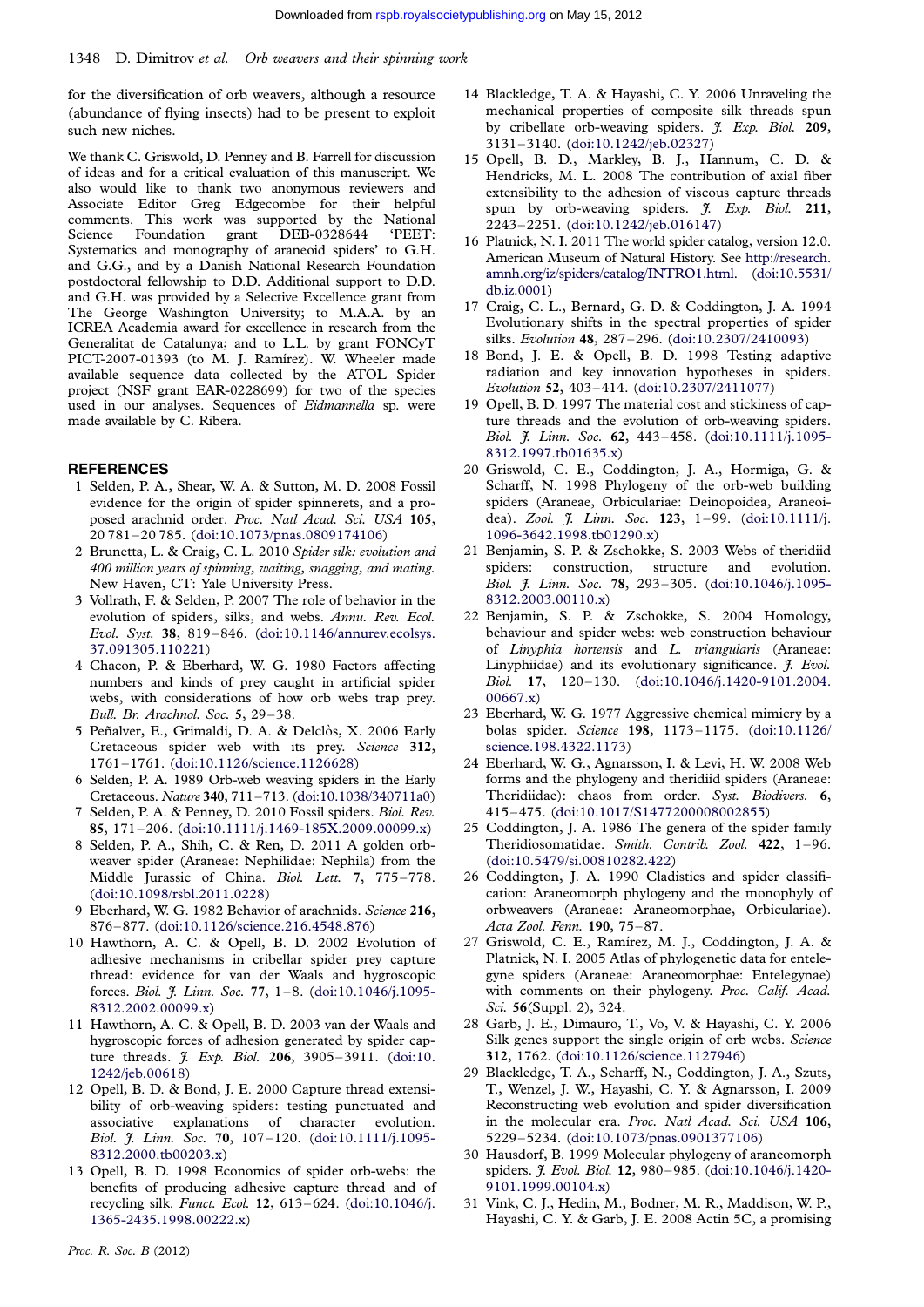<span id="page-9-0"></span>nuclear gene for spider phylogenetics. Mol. Phylogenet. Evol. 48, 377–382. [\(doi:10.1016/j.ympev.2008.03.003](http://dx.doi.org/10.1016/j.ympev.2008.03.003))

- 32 Miller, J. A. et al. 2010 Phylogeny of entelegyne spiders: affinities of the family Penestomidae (NEW RANK), generic phylogeny of Eresidae, and asymmetric rates of change in spinning organ evolution (Araneae, Araneoidea, Entelegynae). Mol. Phylogenet. Evol. 55, 786–804. [\(doi:10.1016/j.ympev.2010.02.021\)](http://dx.doi.org/10.1016/j.ympev.2010.02.021)
- 33 Pollock, D. D., Zwickl, D. J., McGuire, J. A. & Hillis, D. M. 2002 Increased taxon sampling is advantageous for phylogenetic inference. Syst. Biol. 51, 664–671. [\(doi:10.1080/10635150290102357\)](http://dx.doi.org/10.1080/10635150290102357)
- 34 Hillis, D. M., Pollock, D. D., McGuire, J. A. & Zwickl, D. J. 2003 Is sparse taxon sampling a problem for phylogenetic inference? Syst. Biol. 52, 124–126. ([doi:10.1080/](http://dx.doi.org/10.1080/10635150390132911) [10635150390132911](http://dx.doi.org/10.1080/10635150390132911))
- 35 Zwickl, D. J. & Hillis, D. M. 2002 Increased taxon sampling greatly reduces phylogenetic error. Syst. Biol. 51, 588–598. [\(doi:10.1080/10635150290102339](http://dx.doi.org/10.1080/10635150290102339))
- 36 DeBry, R. W. 2005 The systematic component of phylogenetic error as a function of taxonomic sampling under parsimony. Syst. Biol. 54, 432-440. ([doi:10.1080/](http://dx.doi.org/10.1080/10635150590946745) [10635150590946745](http://dx.doi.org/10.1080/10635150590946745))
- 37 Lopardo, L. & Hormiga, G. 2008 Phylogenetic placement of the Tasmanian spider Acrobleps hygrophilus (Araneae, Anapidae) with comments on the evolution of the capture web in Araneoidea. Cladistics 24, 1 –33. [\(doi:10.1111/j.1096-0031.2007.00173.x](http://dx.doi.org/10.1111/j.1096-0031.2007.00173.x))
- 38 Lopardo, L., Giribet, G. & Hormiga, G. 2011 Morphology to the rescue: molecular data and the signal of morphological characters in combined phylogenetic analyses—a case study from mysmenid spiders (Araneae, Mysmenidae), with comments on the evolution of web architecture. Cladistics 27, 278 –330. ([doi:10.1111/j.](http://dx.doi.org/10.1111/j.1096-0031.2010.00332.x) [1096-0031.2010.00332.x\)](http://dx.doi.org/10.1111/j.1096-0031.2010.00332.x)
- 39 Dimitrov, D. & Hormiga, G. 2011 An extraordinary new genus of spiders from Western Australia with an expanded hypothesis on the phylogeny of Tetragnathidae (Araneae). Zool. J. Linn. Soc. 161, 735-768. ([doi:10.](http://dx.doi.org/10.1111/j.1096-3642.2010.00662.x) [1111/j.1096-3642.2010.00662.x](http://dx.doi.org/10.1111/j.1096-3642.2010.00662.x))
- 40 Hormiga, G. 2008 On the spider genus Weintrauboa (Araneae, Pimoidae), with a description of a new species from China and comments on its phylogenetic relationships. Zootaxa 1814, 1–20.
- 41 Regier, J. C. et al. 2009 Toward reconstructing the evolution of advanced moths and butterflies (Lepidoptera: Ditrysia): an initial molecular study. BMC Evol. Biol. 9, 280. ([doi:10.1186/1471-2148-9-280](http://dx.doi.org/10.1186/1471-2148-9-280))
- 42 Zahiri, R., Kitching, I. J., Lafontaine, J. D., Mutanen, M., Kaila, L., LHolloway, J. D. & Wahlberg, N. 2011 A new molecular phylogeny offers hope for a stable family level classification of the Noctuoidea (Lepidoptera). Zool. Scr. 40, 158-173.
- 43 Katoh, K., Kuma, K., Toh, H. & Miyata, T. 2005 MAFFT version 5: improvement in accuracy of multiple sequence alignment. Nucleic Acids Res. 33, 511-518. [\(doi:10.1093/nar/gki198](http://dx.doi.org/10.1093/nar/gki198))
- 44 Stamatakis, A. P., Meier, H. & Ludwig, T. 2008. RAxML: A parallel program for phylogenetic tree inference. See <http://sco.h-its.org/exelixis/software.html>.
- 45 Goloboff, P. A., Farris, J. S. & Nixon, K. C. 2008 TNT, a free program for phylogenetic analysis. Cladistics 24, 774–786. [\(doi:10.1111/j.1096-0031.2008.00217.x](http://dx.doi.org/10.1111/j.1096-0031.2008.00217.x))
- 46 Wheeler, W. C. 1996 Optimization alignment: the end of multiple sequence alignment in phylogenetics? Cladistics 12, 1–9. [\(doi:10.1111/j.1096-0031.1996.tb00189.x](http://dx.doi.org/10.1111/j.1096-0031.1996.tb00189.x))
- 47 Varón, A., Sy Vinh, L. & Wheeler, W. C. 2010 POY version 4: phylogenetic analysis using dynamic homologies. Cladistics 26, 72–85. [\(doi:10.1111/j.1096-0031.2009.](http://dx.doi.org/10.1111/j.1096-0031.2009.00282.x) [00282.x\)](http://dx.doi.org/10.1111/j.1096-0031.2009.00282.x)

48 Thorley, J. L. & Wilkinson, M. 1999 Testing the phylogenetic stability of early tetrapods. *J. Theor. Biol.* 200, 343 –344. [\(doi:10.1006/jtbi.1999.0999\)](http://dx.doi.org/10.1006/jtbi.1999.0999)

Orb weavers and their spinning work D. Dimitrov et al. 1349

- 49 Wilkinson, M. 2006 Identifying stable reference taxa for phylogenetic nomenclature. Zool. Scr. 35, 109–112. [\(doi:10.1111/j.1463-6409.2005.00213.x](http://dx.doi.org/10.1111/j.1463-6409.2005.00213.x))
- 50 Smith, S. A. & Dunn, C. W. 2008 Phyutility: a phyloinformatics tool for trees, alignments and molecular data. Bioinformatics 24, 715–716. [\(doi:10.1093/bioinfor](http://dx.doi.org/10.1093/bioinformatics/btm619) [matics/btm619](http://dx.doi.org/10.1093/bioinformatics/btm619))
- 51 Maddison, W. P. & Maddison, D. R. 2010 Mesquite: a modular system for evolutionary analysis. Version 2.73. See <http://mesquiteproject.org>.
- 52 Lewis, P. O. 2001 A likelihood approach to estimating phylogeny from discrete morphological characters data. Syst. Biol. 50, 913–925. [\(doi:10.1080/106351501753462876](http://dx.doi.org/10.1080/106351501753462876))
- 53 Drummond, A. J., Ho, S. Y., Phillips, M. J. & Rambaut, A. 2006 Relaxed phylogenetics and dating with confidence. PLoS Biol. 4, e88. [\(doi:10.1371/journal.pbio.0040088\)](http://dx.doi.org/10.1371/journal.pbio.0040088)
- 54 Drummond, A. J. & Rambaut, A. 2007 BEAST: Bayesian evolutionary analysis by sampling trees. BMC Evol. Biol. 7, 214. ([doi:10.1186/1471-2148-7-214](http://dx.doi.org/10.1186/1471-2148-7-214))
- 55 Agnarsson, I. 2004 Morphological phylogeny of cobweb spiders and their relatives (Araneae, Araneoidea, Theridiidae). Zool. J. Linn. Soc. 141, 447-626. ([doi:10.](http://dx.doi.org/10.1111/j.1096-3642.2004.00120.x) [1111/j.1096-3642.2004.00120.x](http://dx.doi.org/10.1111/j.1096-3642.2004.00120.x))
- 56 Arnedo, M. A., Coddington, J., Agnarsson, I. & Gillespie, R. G. 2004 From a comb to a tree: phylogenetic relationships of the comb-footed spiders (Araneae, Theridiidae) inferred from nuclear and mitochondrial genes. Mol. Phylogenet. Evol. 31, 225-245. ([doi:10.](http://dx.doi.org/10.1016/S1055-7903(03)00261-6) [1016/S1055-7903\(03\)00261-6\)](http://dx.doi.org/10.1016/S1055-7903(03)00261-6)
- 57 Kuntner, M., Coddington, J. A. & Hormiga, G. 2008 Phylogeny of extant nephilid orb-weaving spiders (Araneae, Nephilidae): testing morphological and ethological homologies. Cladistics 24, 147 –217. ([doi:10.1111/j.](http://dx.doi.org/10.1111/j.1096-0031.2007.00176.x) [1096-0031.2007.00176.x\)](http://dx.doi.org/10.1111/j.1096-0031.2007.00176.x)
- 58 Schütt, K. 2003 Phylogeny of Symphytognathidae s.l. (Araneae, Araneoidea). Zool. Scri. 32, 129–151. [\(doi:10.1046/j.1463-6409.2003.00103.x](http://dx.doi.org/10.1046/j.1463-6409.2003.00103.x))
- 59 Rix, M. G., Harvey, M. S. & Roberts, J. D. 2008 Molecular phylogenetics of the spider family Micropholcommatidae (Arachnida: Araneae) using nuclear rRNA genes (18S and 28S). Mol. Phylogenet. Evol. 46, 1031–1048. [\(doi:10.](http://dx.doi.org/10.1016/j.ympev.2007.11.001) [1016/j.ympev.2007.11.001\)](http://dx.doi.org/10.1016/j.ympev.2007.11.001)
- 60 Alvarez-Padilla, F., Dimitrov, D., Giribet, G. & Hormiga, G. 2009 Phylogenetic relationships of the spider family Tetragnathidae (Araneae, Araneoidea) based on morphological and DNA sequence data. Cladistics 25, 109-146. [\(doi:10.1111/j.1096-0031.2008.00242.x](http://dx.doi.org/10.1111/j.1096-0031.2008.00242.x))
- 61 Ayoub, N. A., Garb, J. E., Hedin, M. & Hayashi, C. Y. 2007 Utility of the nuclear protein-coding gene, elongation factor-1 gamma (EF-1 $\gamma$ ), for spider systematics, emphasizing family level relationships of tarantulas and their kin (Araneae: Mygalomorphae). Mol. Phylogenet. Evol. 42, 394–409. ([doi:10.1016/j.ympev.2006.07.018\)](http://dx.doi.org/10.1016/j.ympev.2006.07.018)
- 62 Steiper, M. E. & Young, N. M. 2008 Timing primate evolution: lessons from the discordance between molecular and paleontological estimates. Evol. Anthropol. 17, 179 –188. [\(doi:10.1002/Evan.20177](http://dx.doi.org/10.1002/Evan.20177))
- 63 Penney, D. & Selden, P. A. 2002 The oldest linyphiid spider, in Lower Cretaceous Lebanese amber (Araneae, Linyphiidae, Linyphiinae). *J. Arachnol.* 30, 487-493. [\(doi:10.1636/](http://dx.doi.org/10.1636/0161-8202(2002)030[0487:TOLSIL]2.0.CO;2) [0161-8202\(2002\)030\[0487:TOLSIL\]2.0.CO;2](http://dx.doi.org/10.1636/0161-8202(2002)030[0487:TOLSIL]2.0.CO;2))
- 64 Eskov, K. 1984 A new fossil spider family from the Jurassic of Transbaikalia (Araneae: Chelicerata). Neues Jahrb. Geol. Palaeontol. Mon. hefte 1984, 645–653.
- 65 Eisner, T., Alsop, R. & Ettershank, G. 1964 Adhesiveness of spider silk. Science 146, 1058–1061. ([doi:10.1126/](http://dx.doi.org/10.1126/science.146.3647.1058) [science.146.3647.1058](http://dx.doi.org/10.1126/science.146.3647.1058))